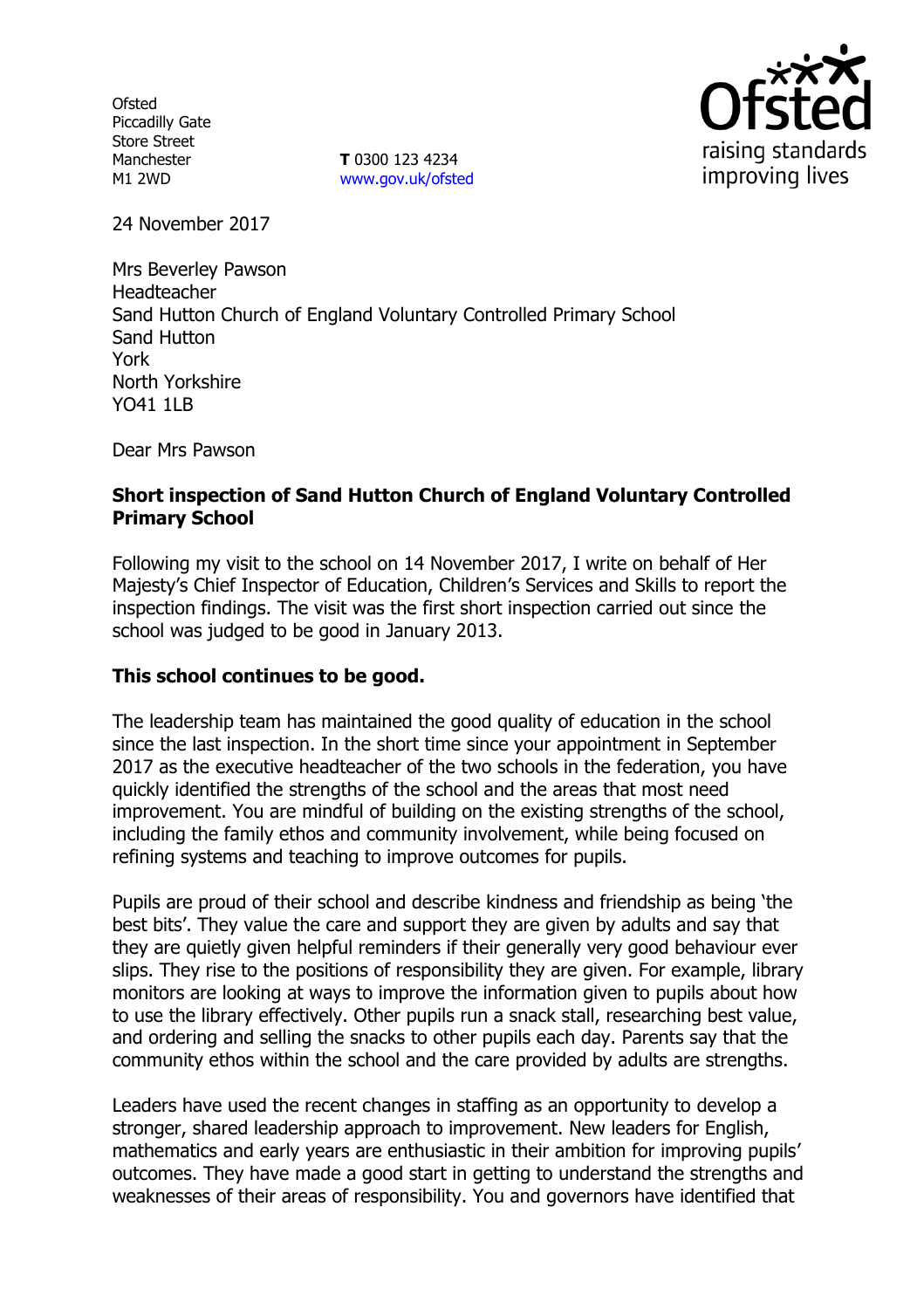

the support given to these new leaders will be essential in ensuring that they are able to fully support and direct teachers in improving the progress pupils make.

Although the school is much smaller than the average-sized primary school, partnerships supporting school improvement are wide and varied. Working together with Warthill Church of England (CE) Primary School, the other school in the federation, is part of everyday school life. Staff development, planning, training, leadership and some aspects of teaching are shared across the schools. Supportive dialogue with, and direction from, the local authority and diocese contribute positively to school improvement. The school improvement adviser has an accurate view of the school's priorities. Her feedback identifies clear actions to take and supports governors in checking on the impact of leaders' work. Leaders use their good connections with the Howardian Small Schools Alliance and the Pathfinder Teaching School Alliance to share good ideas and support staff's professional development.

At the last inspection, leaders were asked to improve leadership and management by ensuring that all leaders have a good understanding of the progress made by all pupils across the school, especially in English and mathematics. While there are systems in place, they are not recorded in a way that makes it clear to see the progress that all pupils are making, across the year, and from their starting points. Leaders, including governors, have rightly identified this as a key area for improvement. Leaders have a good understanding of the greater detail they intend this system to have. They know that they need to continue to support teachers in making accurate assessments that will feed into this system.

Improving pupils' learning and progress in writing was a second area that leaders were tasked with improving. Provisional outcomes at the end of key stage 2 in 2017 show considerable improvement in the proportion of pupils reaching the expected and higher standards in writing. These outcomes are favourable with national averages. However, standards across other year groups in school show variation, with outcomes at the end of key stage 1 continuing to lie below national averages. Pupils' current work shows the positive impact of teachers' improved direction to pupils of the next steps they need to take. For example, younger pupils' books clearly demonstrate the teacher's non-negotiable expectations, in terms of the correct spelling of common words and punctuation. For all pupils across the school, teachers' verbal and written direction is having an impact on the improvements pupils are making in their subsequent work. Older pupils have clear direction in ensuring that their spelling and grammar are accurate, but sometimes they do not have enough support in developing their skills for particular styles of writing. The modelling of writing styles, and opportunities to build their skills and then apply them to longer pieces of writing, are not always of a high enough profile to fully support and challenge pupils, particularly those of lower and higher ability.

## **Safeguarding is effective.**

Leaders have recently further improved the effective safeguarding systems in place. For example, leaders have implemented an electronic system to record and check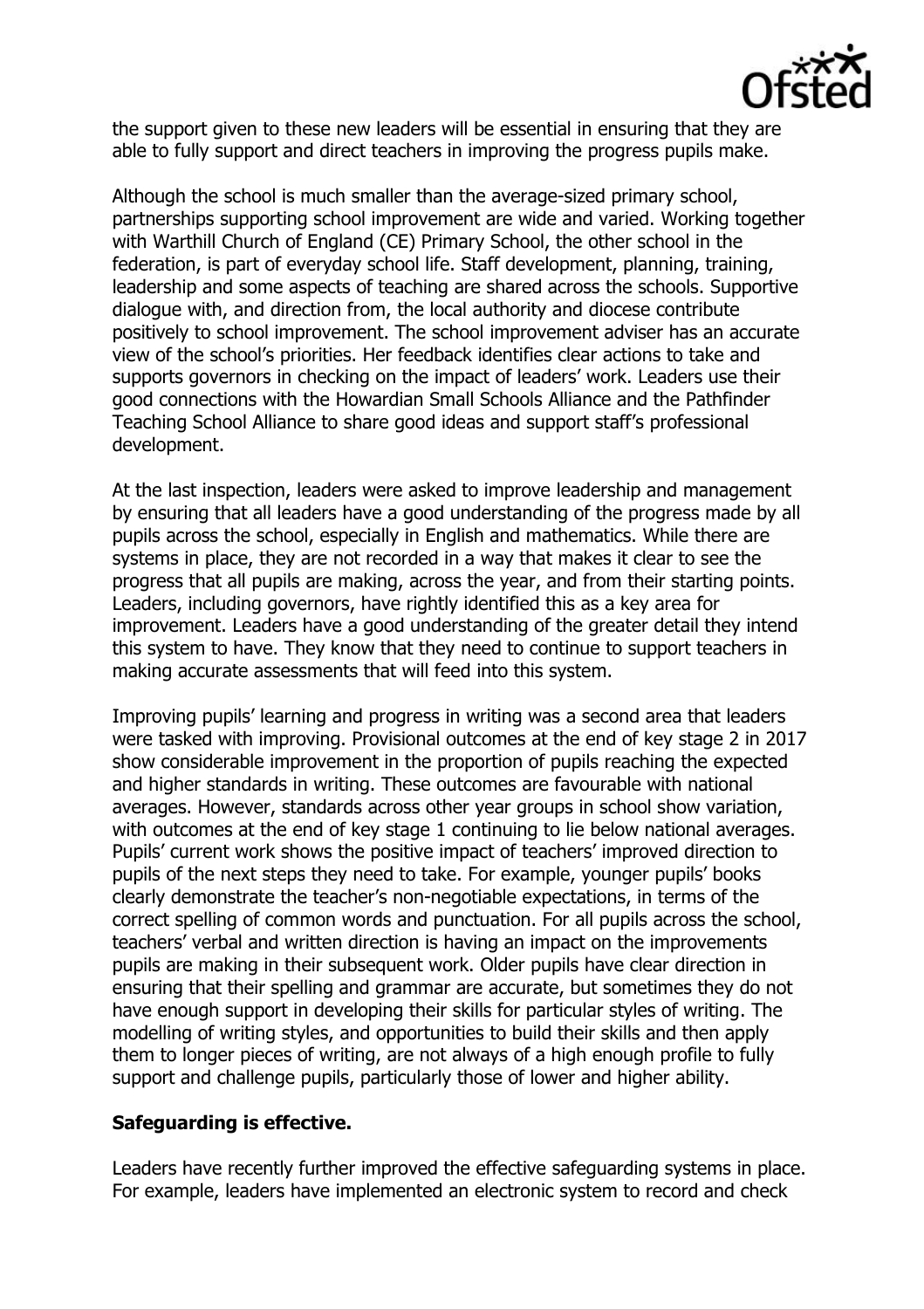

adults' concerns. This is well understood by staff. Leaders say that this has given them a much better way of accessing and monitoring information, and supports them in taking swift and appropriate action. Records are of high quality and links with other agencies are clearly identified. In addition, leaders carefully consider risk assessments, so that decisive actions are taken to minimise any potential risks.

Staff training is up to date and everyone understands what to do if they have a concern. Governors check safeguarding arrangements carefully.

Pupils say that they feel safe and adults make sure that they are safe. Teaching, in the classroom and in assemblies, encourages pupils to learn about how to take care of themselves and others. Pupils have a strong sense of care and respect for each other. During my visit, pupils were working on the themes of kindness and respect. Within this, specific tasks were set with a focus on relationships. For example, the youngest children were sharing thoughtful ideas about what they could do to make the sad knight happy.

# **Inspection findings**

- $\blacksquare$  I was interested to find out more about children's skills on entry to Reception, and the progress they make through early years. The proportion of children reaching a good level of development at the end of Reception sits stubbornly below the national averages. Work has taken place to improve the opportunities to develop key areas of learning in early years. The new early years leader now has a very good understanding of children's skills on entry to school, where any gaps lie, and how to address these. For example, children's weaker skills in their knowledge and understanding of the world are being well addressed by a variety of activities in school and out in the local community. Good communication within the class 1 team is ensuring that there are consistently high expectations of children, effective adult questioning to support children in developing their learning, and a clear understanding of what each child needs to do next.
- Developing children's basic skills is high on the agenda as soon as they start school. On the day of the inspection, a very well-organised outdoor activity was enticing all the Reception children to mix up potions for the sad knight in the story and write about what it was for. Children worked independently to create their potion, describing the colours they were mixing and what the potion would do. One child, when asked to describe his potion, said, 'It was pink. Now it is purple because I added more blue.' Children were recording their ideas confidently and eagerly by writing on a giant potion bottle. One boy said, 'It will make you smile, because it is magic.'
- Developing pupils' reasoning skills in mathematics has been a key priority for improvement over the last year. The impact of the previous leaders' direction can be seen in the confidence pupils have developed in applying their mathematical skills to problems. Their work shows frequent opportunities to explain their reasoning. Leaders know that this work needs to continue to be high profile, to further deepen pupils' learning and develop more rapid recall of number facts.
- Improvements in teachers' knowledge and direction to pupils in phonics are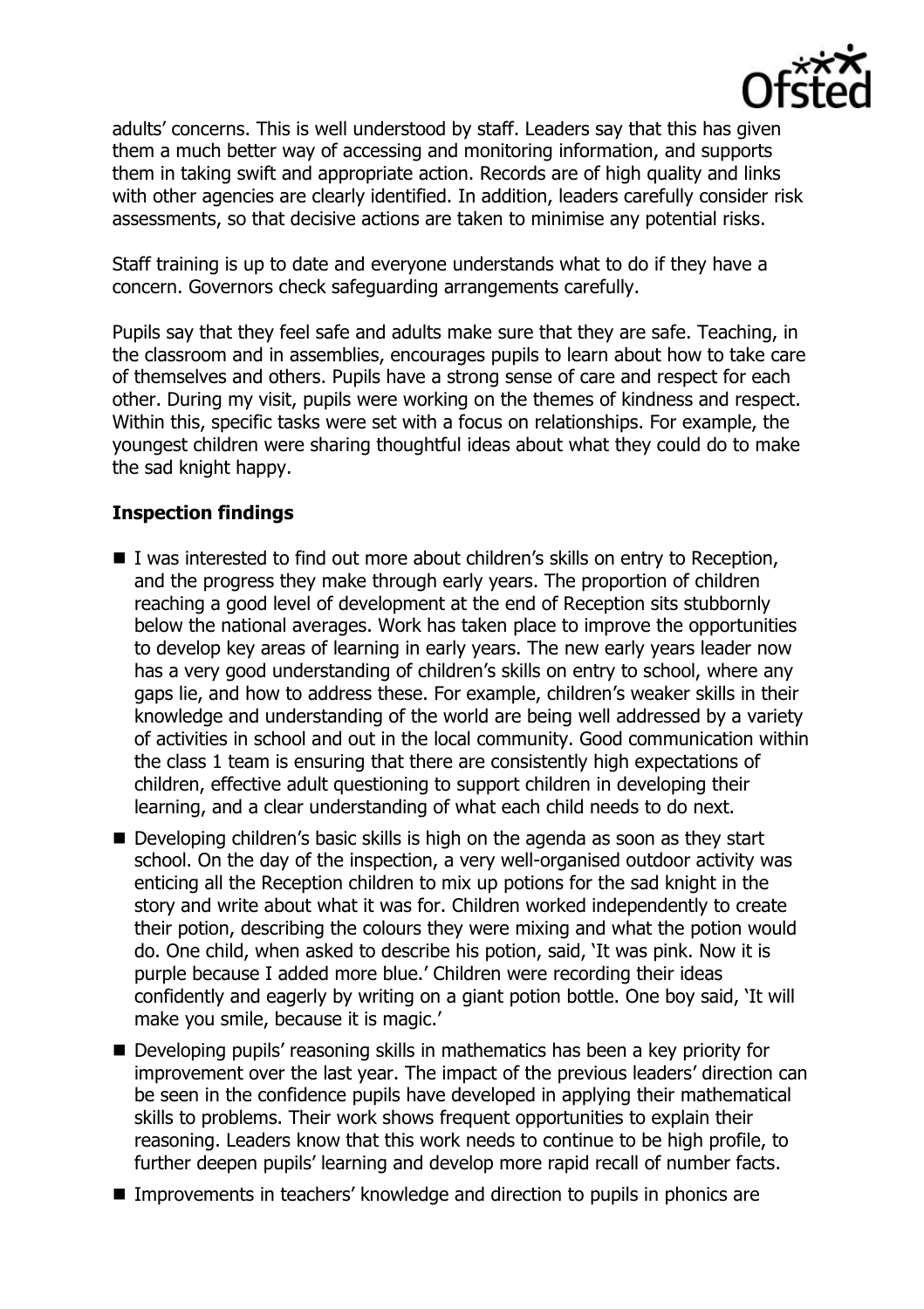

having a positive impact on phonics and reading outcomes. A strong emphasis on reading for pleasure and enjoyment comes through when speaking to pupils. Careful checks on where pupils did not perform as well in tests at the end of the last academic year have led to better support for pupils in developing their inference and deduction skills.

- Leaders' aim to ensure that pupils have access to a curriculum that enthuses them to improve their skills across different subjects is apparent around school. A recent example is the whole-school activities based on the book, 'Tuesday', which started with pupils arriving at school to find a 'crime scene' in their hall. Displays, photographs, pupils' work and discussions with them give a taste of the high engagement and purposeful learning taking place across all age groups, for example in art, poetry and report writing. Particularly notable are the deduction skills pupils used, linking closely with their work in reading comprehension. Most pupils appreciate the way teachers organise homework, with a choice of activities to develop their learning in basic skills and the wider curriculum.
- Governors bring clear dedication and varied skills to their work to support and challenge school leaders. They have been uncompromising in their determination to recruit a skilled headteacher to continue to improve the good quality of education in the school. They use a variety of means to inform and confirm their views. This includes information from school leaders, reports and reviews from the local authority school improvement adviser, national data information, and visits to school to check on leaders' work. Governors agree that improving the assessment systems and subsequent information about pupils' progress will support them further in checking that every child is making the best gains possible in their learning.

## **Next steps for the school**

Leaders and governors should ensure that:

- plans to implement a more refined assessment system are actioned, giving leaders and staff a more accurate view of the progress pupils of all abilities are making, across the year, and from their starting points
- $\blacksquare$  they use the refined assessment systems to accurately identify where individual pupils need further support or challenge in their learning, and check on the impact of support that is put in place as a result
- the new middle leaders for English and mathematics are given clear direction in their roles, so that they can successfully support staff in improving outcomes for all pupils
- $\blacksquare$  standards in writing are improved, particularly for lower and higher ability pupils, with close attention to supporting pupils in building their skills through a task, so that they can successfully apply these skills to longer pieces of writing
- work to improve pupils' skills in mathematics continues, with particular attention to pupils' rapid recall of facts and the development of their reasoning skills.